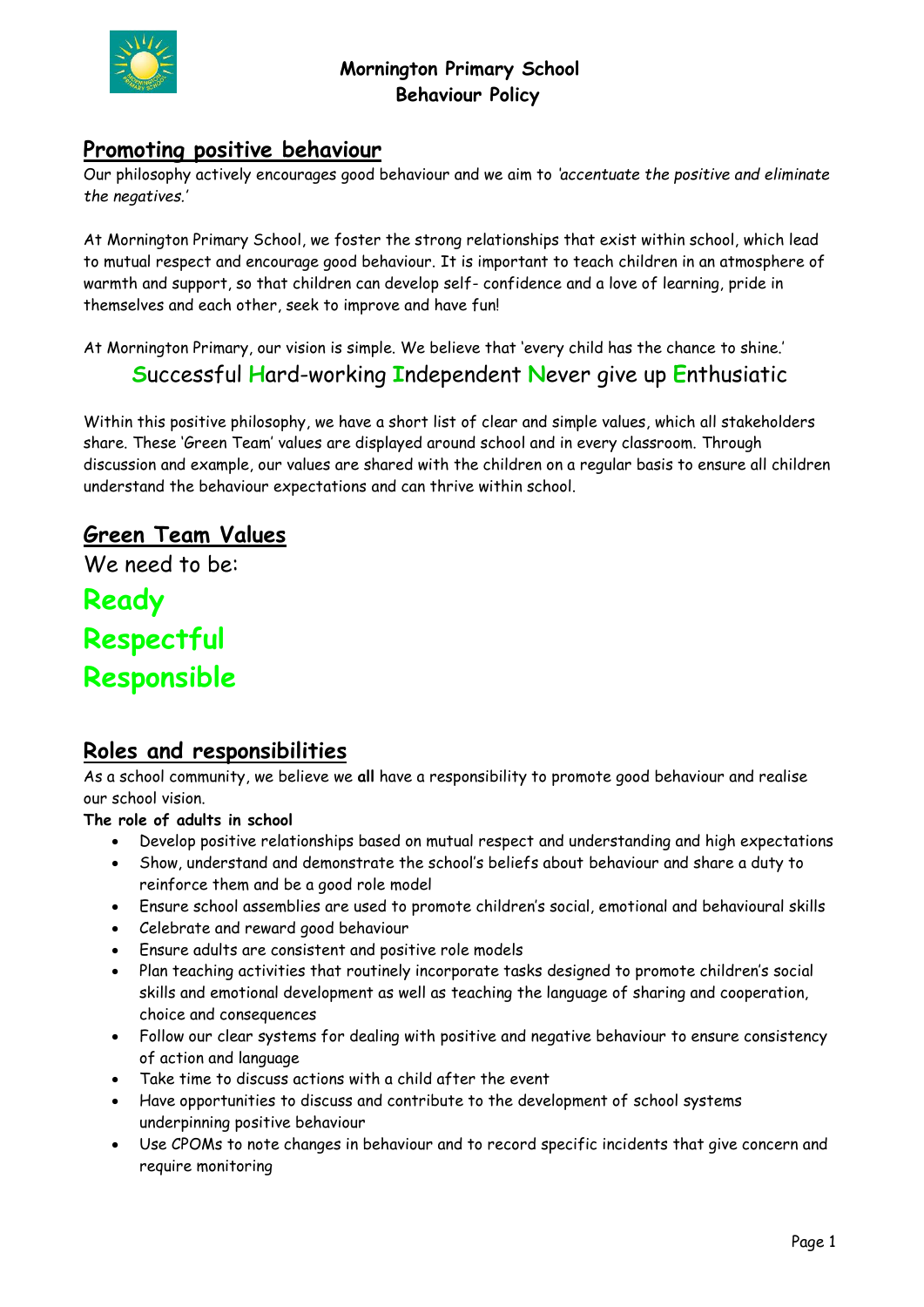

• Be aware of our systems, which can give additional support when a child experiences difficulties in developing or sustaining appropriate behaviour e.g. IEP, behaviour plans, AFA targets, involvement from outside agencies.

#### **The role of children**

- Understand our 'Green Team' values, how they translate into action in school during lessons, playtime and lunch time and demonstrate them at all times, including during educational visit and team events
- Care about and respect themselves, all adults and peers and their school environment
- Recognise their own success and be proud of their achievements
- Learn the value of friendship
- Be responsible for their own actions and part of the restorative process when incidents occur.

#### **The role of parents**

- Support the children in being Ready, Respectful, Responsible
- Celebrate their child's achievements and show an interest in school life
- Feel comfortable to come into school and work with the school on modelling and developing good behaviour
- Ensure children arrive at school at the correct time and are collected promptly wherever possible.
- Read school documentation and attend meetings.

### **Rewards**

We promote positive behaviour by praising and rewarding. Rewards we use include:

- 'Shine' certificates on Friday assembly
- Use of messages, points and portfolio posts on Class Dojo
- Phone calls home or face to face conversation with parents for 'beyond expectation'
- Verbal praise, stickers. star charts, house points
- 'Wow' postcards home
- Lunch time fast track passes
- Half termly 'Star 'certificates and achievement assembly, music certificates, sport certificates
- Attendance certificates
- End of year 'Achievement Presentation' Events
- End of Year Awards for Attainment, Effort and Progress and the 'Mornington Star.'

### **Sanctions**

For the majority of our pupils, the range of strategies promoted via assertive, positive discipline techniques is enough to manage their behaviour. On occasion, it might be necessary to use alternative strategies to assist a child in achieving our high expectations of behaviour using other strategies including progressive sanctions, which are known to everyone and are widely agreed.

Our list of sanctions have been discussed and agreed between teaching staff and the School Council. The sanctions are displayed around school and they have been communicated to parents.

Sanctions work on a traffic light system. Each class has a green (top), amber and red traffic light display in their classroom. The children start on Green. It is expected that they immediately meet expectations and are ready to learn.

It is the teacher's responsibility, or the adult leading the lesson to move children from one light to another.

If necessary, the following sanctions will apply: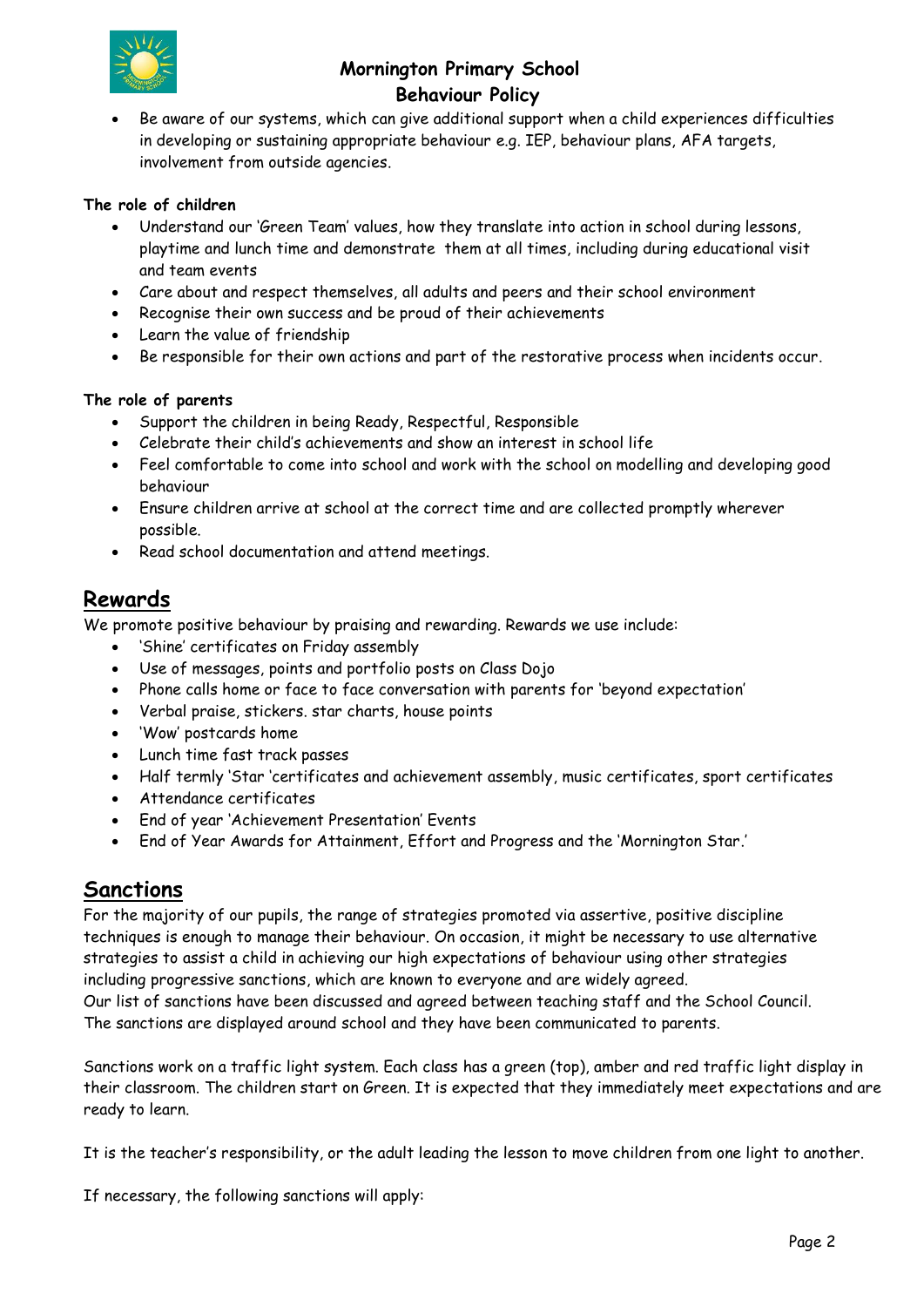

Sanction 1 Verbal warning **FS2 and KS1** - Using a rule of 3 1<sup>st</sup> warning 2<sup>nd</sup> warning and a reminder of expectations and consequences if the 3<sup>rd</sup> warning is given. 3<sup>rd</sup> Final warning and progression to sanction 2. **KS2** - 1st warning and a reminder of expectations and consequences if the 2nd warning is given. 2<sup>nd</sup> warning given, move to Amber.

Sanction 2 Moves to Amber

Miss all of playtime. This will be carried out in a designated room following the rota system within the KS (not DHT). This is recorded on ScholarPack in the Amber section and on Class Dojo. DHT and HoS monitor entries every term and repetition is investigated and followed up with the Head and families.

**In the next session the child has the opportunity to move back to Green if they behave appropriately. If they continue to misbehave then they move onto the next sanction.**

Sanction 3 Moves to Red

Removal from class to DHT (or Senior teacher) to complete set work for an am/pm session

This is logged on Class Dojo and ScholarPack

Class teacher must invite parents in for a structured conversation. This meeting must explain and discuss the expectations.

**Once the child has returned to their classroom they have the opportunity to earn the right to move back to Green. This is at the teacher's discretion. However if their behaviour continues to be disruptive then they move onto the next sanction.**

- Sanction 4 Repeated cases Sent to the Head of School HoS discusses behaviour with the child, impact on learning and expectations of the school. HoS decides on appropriate consequences for the child and is responsible for re-integration into class. The HoS will meet with the parents to discuss the ongoing behaviour and the possibility of a behaviour log.
- Sanction 5 Severe cases three or more reds a half term Sent to the Head teacher and Head teacher to speak to parents Child to work in HT office and leadership room

Acts of physical assault are taken very seriously and are recorded on Scholar Pack to act as a monitoring tool so that effective support or further sanctions can be implemented. Children should move to red.

In line with DFE guidance and the Physical Intervention policy trained staff may intervene using reasonable force with pupils when there is a risk to self, others or property, or when there is an issue of discipline or control. The actions that are taken will be in line with government guidelines on the restraint of children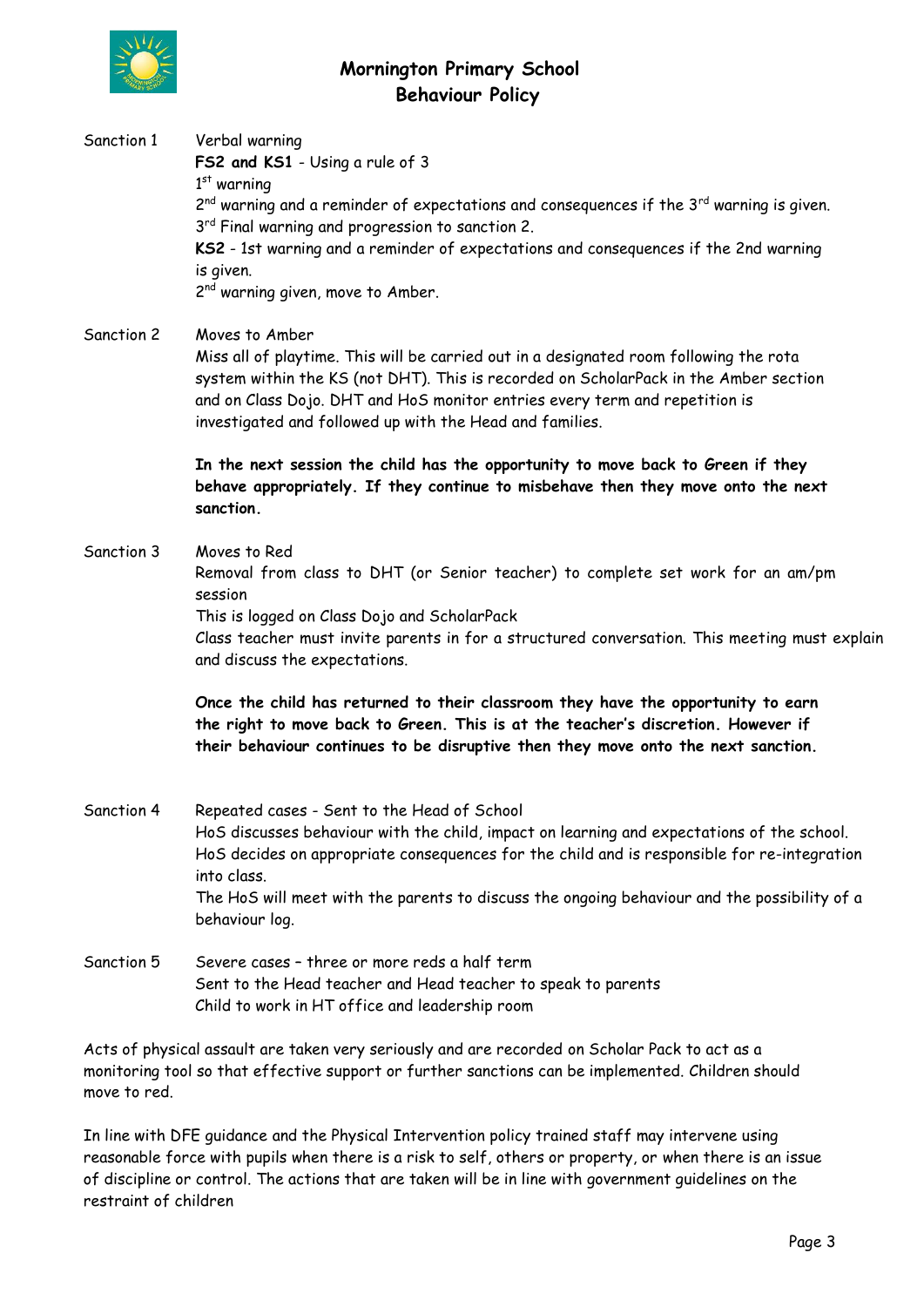

On some occasions, a formal fixed term exclusion might be issued. Formal procedures as set out in *'***Exclusion from maintained schools, academies and pupil referral units in England - statutory guidance** *for those with legal responsibilities in relation to exclusion 2017 – updated 2021.*

During intervention in all situations, our procedures ensure that:

- Adult investigation ensures that all sides are heard
- Action with individual children follows investigations at an appropriate level.
- Where judged a serious breach of our school rules, parents are contacted in person, by phone or messaging on Class Dojo.

# **Special Educational Needs**

As an inclusive school, we understand that our policy will not meet the needs of all of our children. Should exemptions need to be made, the class teacher will consult with the SENCo. Reasonable adjustments such as individual behaviour charts or alternatives to amber sanctions may be put into place.

# **Bullying**

The Department for Education and Science says that bullying is *'deliberately hurtful behaviour repeated often over a period of time'.*

As part of a whole school focus on this important subject, we discuss bullying at regular intervals within assemblies, 'Safety week' and our Relationships curriculum via PSHE so that we can all be clear about what bullying is and how we should deal with it.

Bullying includes the following:

- something that happens more than once and is upsetting
- physical intimidation
- threats
- excluding individuals from play
- assertive play which intimidates
- name calling
- 'ganging up'
- cyber bullying
- any prejudiced and discriminatory behaviour

We stress to children that they must tell the adult who will deal with the situation there and then. It is important that a child knows that their concern has been heard and dealt with as quickly as possible. If a child only tells their parents at home of any incidents, then we encourage parents to inform the class teacher as soon as possible. We do not tolerate bullying and we investigate and deal with every incident. All reports are recorded on CPOMs for the attention of the Head, HoS or Deputy and appropriate actions are agreed. These reports are held on file and revisited at timely intervals.

# **Safeguarding**

As a school, we take all our safeguarding responsibilities extremely seriously. We recognise that young people can be vulnerable in a number of ways and that the dangers in the online world are as much a threat as those in the real world. We have ensured that our staff understand what makes some children and adults more vulnerable to certain risk factors; how to recognise the signs of somebody at risk; and what to do if they have a cause for concern. We include in our consideration of risk radicalisation and extremism; female genital mutilation; peer on peer abuse; forced marriage and honour-based violence; and child sexual exploitation. We will ensure that any changes in behaviour or